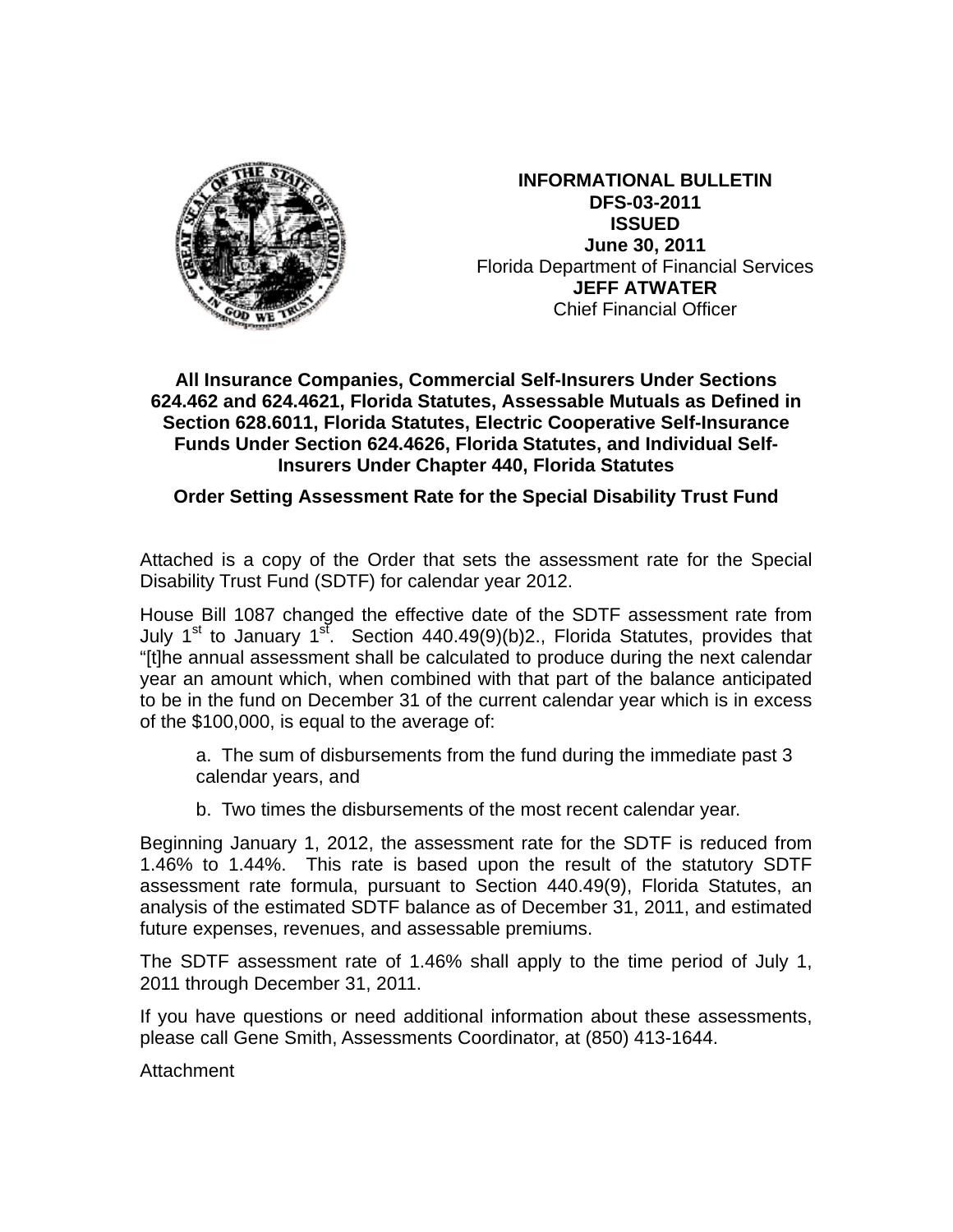rilei

**JUN 30 2011** 

001498

**Chief Financial Officer** Docketed by: 323



CHIEF FINANCIAL OFFICER **JEFF ATWATER**<br>STATE OF FLORIDA

IN THE MATTER OF:

ASSESSMENT RATE FOR SPECIAL **DISABILITY TRUST FUND** FOR CALENDAR YEAR 2012

CASE NO. 118732-11-WC

### **ORDER**

THIS CAUSE came on for consideration pursuant to the provisions of Section 440.49(9), Florida Statutes, which require the Department of Financial Services (hereinafter referred to as the "Department") to estimate annually in advance the amount necessary for the administration of the Special Disability Trust Fund and make such assessment in the manner provided therein. The Department, having considered the amounts necessary for the administration of the Special Disability Trust Fund for the calendar year beginning January 1, 2012, and being otherwise fully advised in the premises, hereby finds and orders as follows:

1. Pursuant to Section 440.49(9)(b)1., Florida Statutes, the Special Disability Trust Fund shall be maintained by annual assessments upon the insurance companies writing compensation insurance in the State of Florida, the commercial self-insurers under Sections 624.462 and 624.4621, Florida Statutes, the assessable mutuals as defined in Section 628.6011, Florida Statutes, and the selfinsurers under Chapter 440, Florida Statutes. Pursuant to Section 624.4626, Florida Statutes, an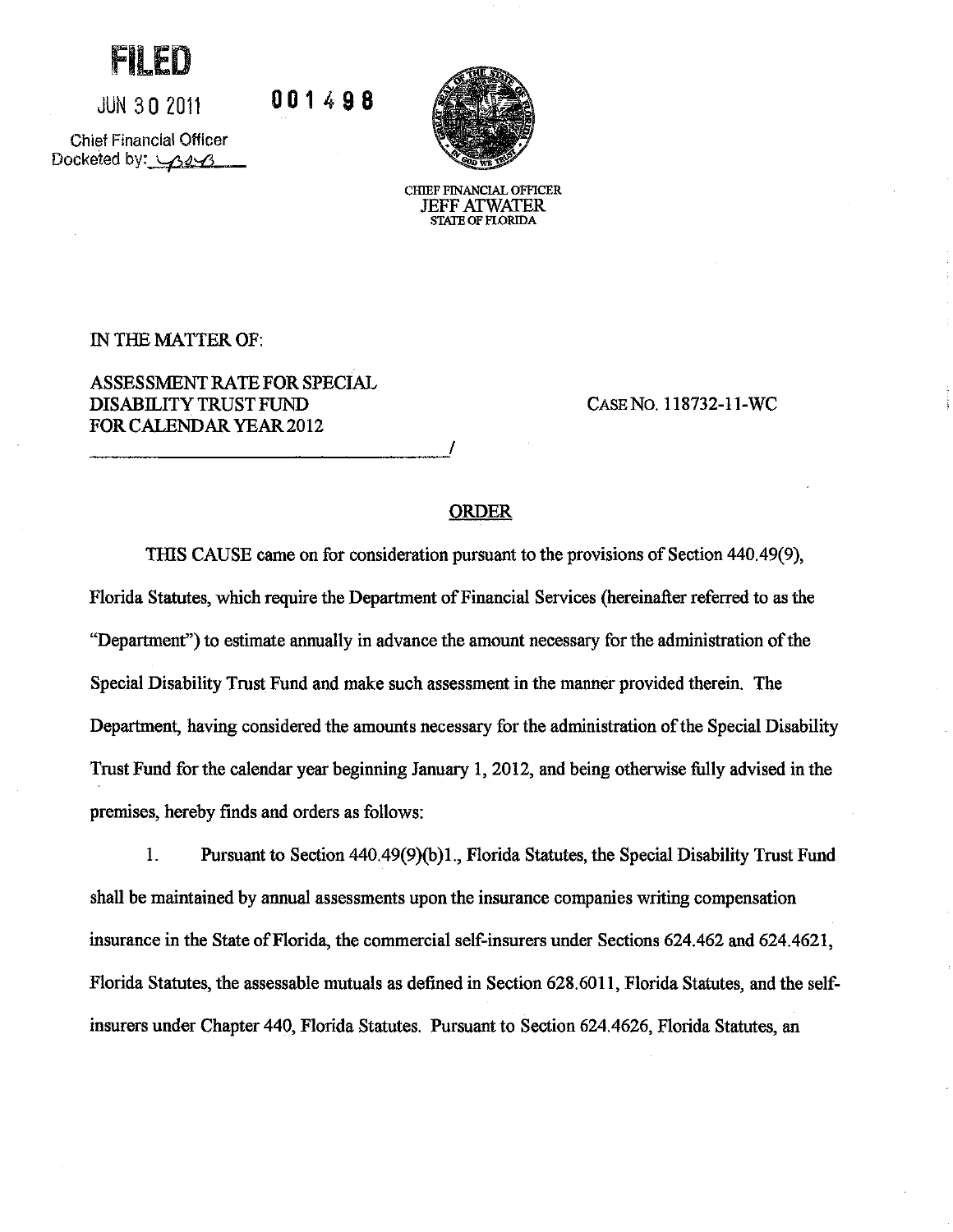electric cooperative self-insurance fund that meets the requirements of that law is subject to assessments set forth in Section 440.49(9), Florida Statutes.

 $2.$ Section 440.49(9)(b)1., Florida Statutes, requires the Department to estimate annually in advance the amount necessary for the administration of Section 440.49(9), Florida Statutes, and the maintenance of the Special Disability Trust Fund, and to make such assessment in the manner provided for therein.

 $3<sub>1</sub>$ With respect to the calendar year beginning January 1, 2012, the Department has estimated the assessment rate necessary for the administration of Section 440.49(9). Florida Statutes, and the maintenance of the Special Disability Trust Fund. The estimated rate is 1.44%.

#### IT IS THEREFORE ORDERED:

Beginning January 1, 2012, each insurance company writing compensation insurance in the State of Florida, each commercial self-insurer under Section 624.462 or Section 624.4621. Florida Statutes, each electric cooperative self-insurance fund under Section 624.4626, Florida Statutes, and each assessable mutual as defined in Section 628.6011, Florida Statutes, shall pay a Special Disability Trust Fund assessment equal to one and forty-four one-hundredths of a percent (1.44%) of the net workers' compensation premiums written in the State of Florida.

Beginning on the self-insurer's anniversary date falling within calendar year 2012, each selfinsurer under Chapter 440, Florida Statutes, shall pay a Special Disability Trust Fund assessment equal to one and forty-four one-hundredths of a percent  $(1.44\%)$  of the net premiums computed by the Division of Workers' Compensation, as if the company had purchased workers' compensation insurance in the State of Florida.

The Special Disability Trust Fund assessment rate of 1.46% shall apply to the time period of July 1, 2011 through December 31, 2011.

 $\overline{\mathbf{c}}$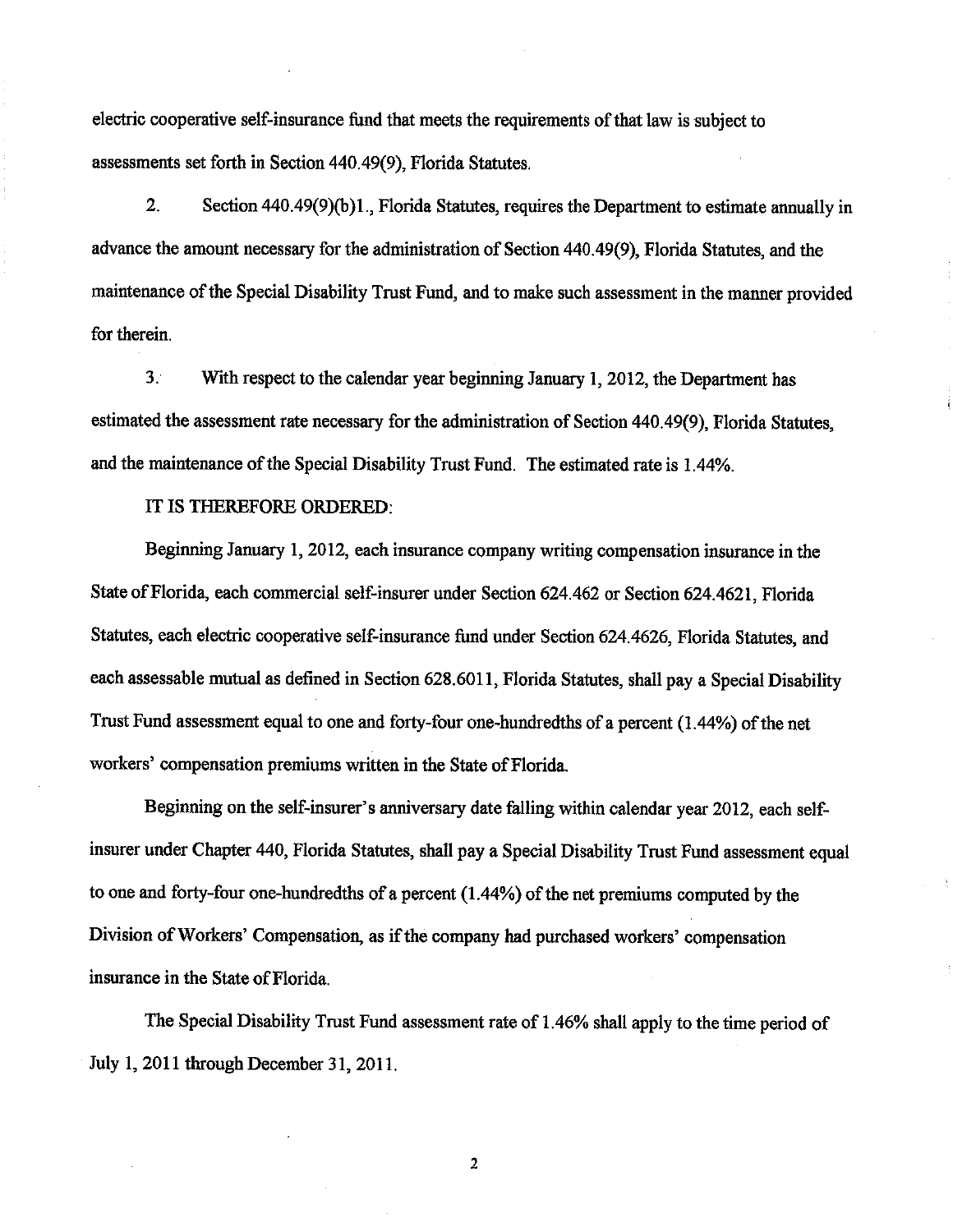The Special Disability Trust Fund assessment shall become due and be paid to the Division of Workers' Compensation quarterly at the same time and in addition to assessments for the Workers' Compensation Administration Trust Fund, as provided for in Section 440.51, Florida Statutes.

DONE and ORDERED this  $\frac{19}{10}$  day of  $\frac{\text{Jw1}}{2011}$ 



**JEFF** FINANCIAL OFFICER **CHIEF**